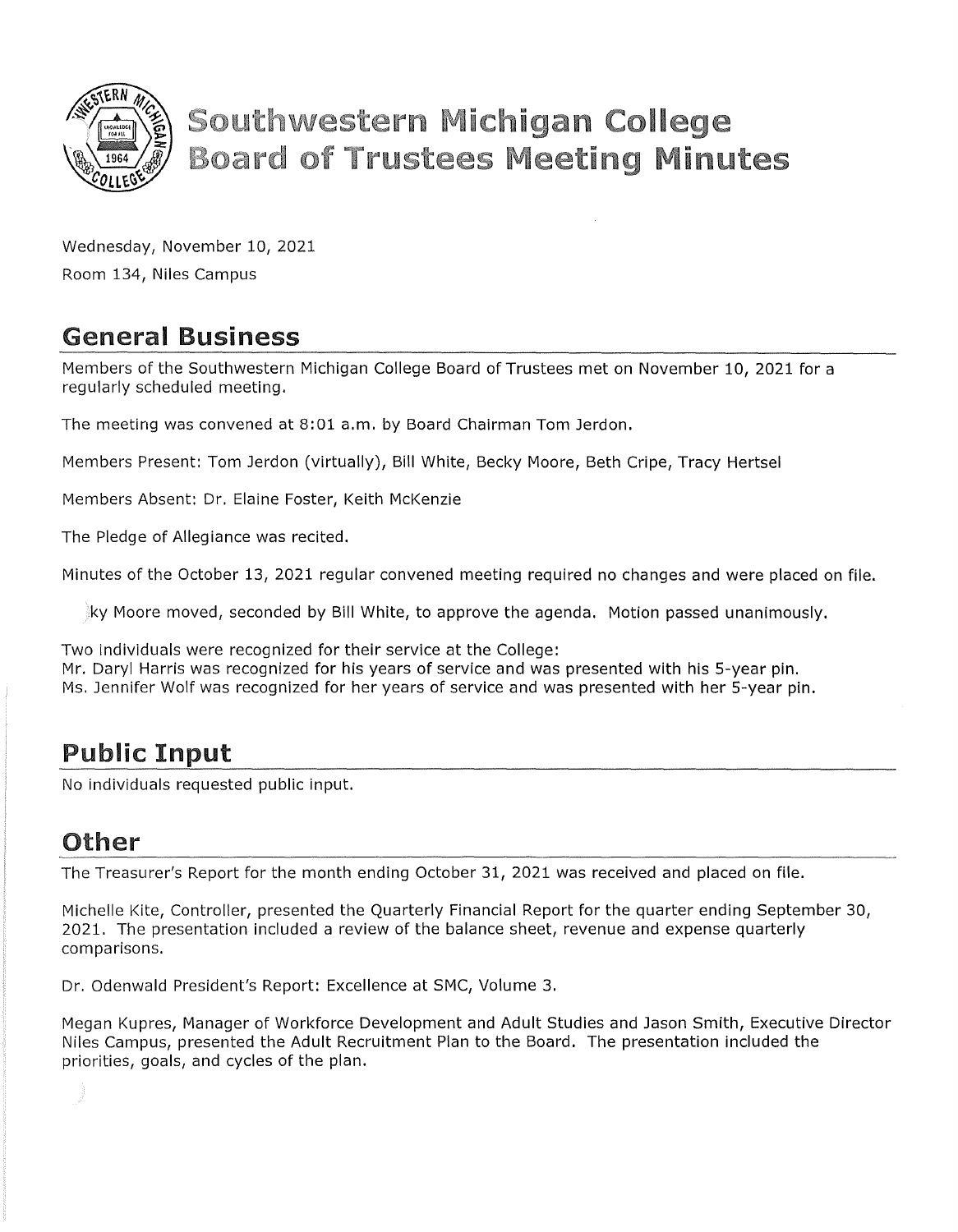#### Discussion Items

Trustees reviewed the tentative meeting dates for the calendar year 2022.

Trustees reviewed the list of gifts given to the Foundation, with seven individual donations for a grand total of \$5,575.

# Action Items

Vicki VanDenBerg, CPA, Partner, Plante & Moran, PLLC presented the results of the College Audit Report of the Annual Financial Statements for the Year Ended June 30, 2021. Both the College and Foundation were given a "clean, unmodified opinion" signifying the best assurance rating. Ms. VanDenBerg thanked Vice President Susan Coulston, Controller Michelle Kite and staff for their cooperation and assistance with the audit process.

Becky Moore moved, seconded by Tracy Hertsel, that the Board of Trustees receive the College Audit Report of the Annual Financial Statements for the Year Ended June 30, 2021. Motion passed unanimously.

Vice President Susan Coulston reported that the annual Five-Year Capital Outlay Master Plan and Major Capital Outlay Project Request were submitted to the State in October. The Lyons Building Renovation Project is included in the plan. If ultimately approved, the State will provide for 50% of the project's 12M estimated total cost. Pending approval, construction would begin in the fall of 2023 at the earliest. By then, the College will have accumulated its 50% share of the project's cost.

Beth Cripe moved, seconded by Bill White, to adopt the Fiscal Year 2023 Five Year Capital Outlay Master Plan shown in attachment SB. Motion passed unanimously.

2th Cripe moved, seconded by Becky Moore, to adopt the Fiscal Year 2023 Major Capital Outlay Project Request shown in attachment SC. Motion passed unanimously.

Tracy Hertsel moved, seconded by Becky Moore, to accept with gratitude the gifts shown in attachment SD, with eight individual donations to the College in the amount of \$2,115. Motion passed unanimously.

# Closed Session

Chairman Jerdon stipulated: The Board is scheduled to consider and review the College President's annual performance review, which the President has requested be done in closed session, as allowed under the Michigan Open Meetings Act. Jerdon asked for a Motion to enter into a closed session to consider review of the President's annual performance review, pursuant to the closed session provisions of the Open Meetings Act under MCL 15.268 (a), as requested pursuant to Section 3.3 of the Presents' Employment Agreement? Motion made by Tracy Hertsel. Support for the Motion made by Becky Moore. There was no discussion. Secretary Cripe took individual roll call vote on the motion with Bill White, Tom Jerdon, Beth Cripe, Tracy Hertsel, and Becky Moore voting yes. Entered closed session at 9:25 a.m.

Board reviewed the individual quantitative results of the review categories of President Odenwald which include: operations, leadership skills, communications, board relations, internal relations, and external relations.

After closed session discussion, motion made by Bill White and seconded by Becky Moore to return to open session. There was no discussion on the motion. Return to open session at 10:27 a.m.